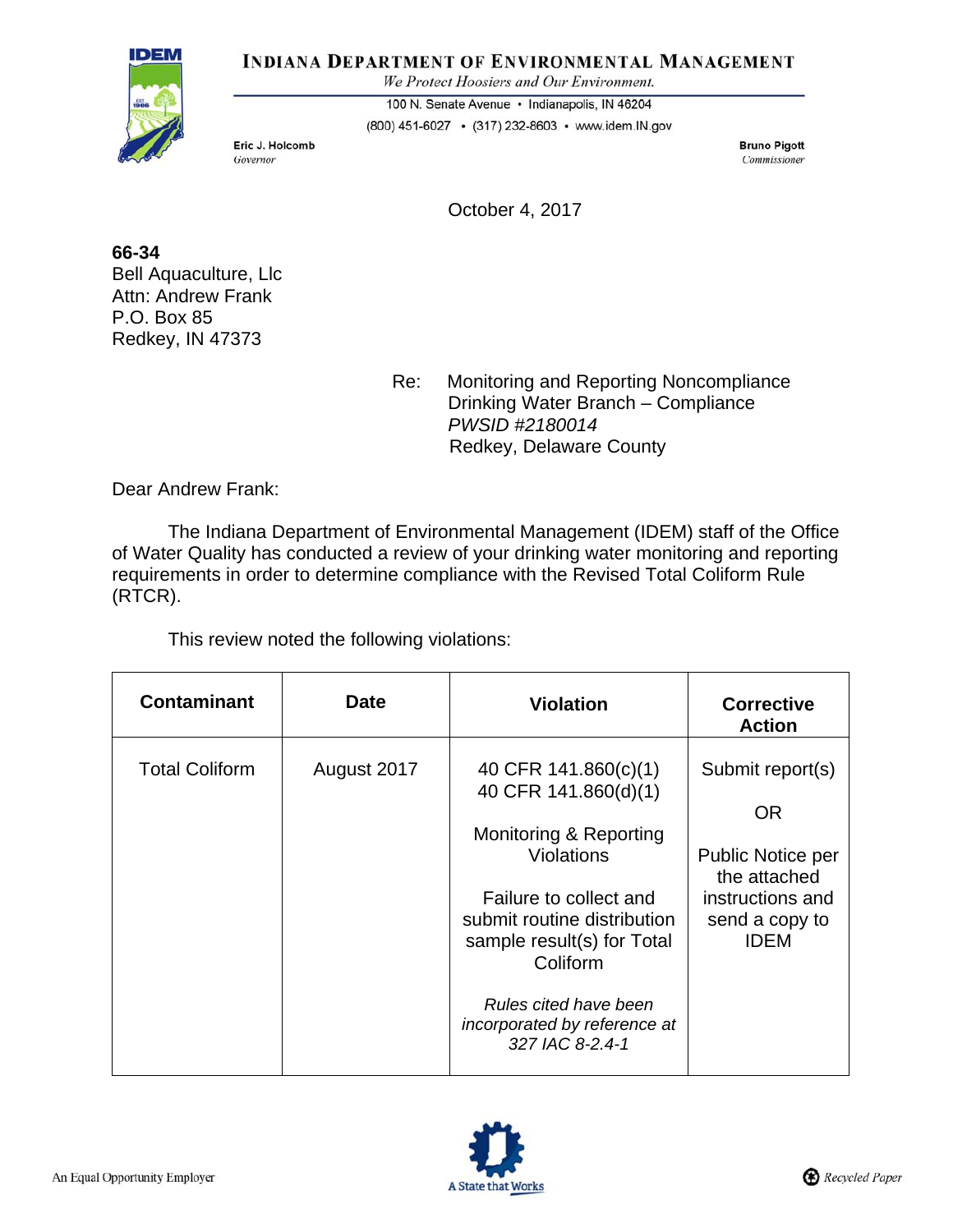Within ten (10) days of receipt of this letter, you must submit the required sampling results to IDEM. If you failed to collect the required samples, you are required to public notice per the attached instructions. Community water systems may public notice in their annual Consumer Confidence Report (CCR) as long as the timing, content, and delivery requirements for Tier 3 notification are met. If you choose to public notice now, you are still required to public notice for this violation in your annual CCR. Submit this information to:

> Indiana Department of Environmental Management (IDEM) OWQ Drinking Water – Mail Code 66-34 Attn: Ceazar Natividad 100 N. Senate Avenue Indianapolis, IN 46204-2251 Fax: 317/234-7436 or Email: cnativid@idem.in.gov

Failure to submit the required information may result in a referral to IDEM's Enforcement.

 Thank you for your attention to this matter. If you have any questions, please call your Field Inspector, Carolyn Chappell, at (317) 694-2397 or your Compliance Officer, Ceazar Natividad, at 317/234-7446.

Sincerely,

augues

 Sara Pierson, Chief Total Coliform & Compliance Support Section Drinking Water Branch Office of Water Quality

 Attachments: Public Notice and Certification Form cc: Carolyn Chappell, Field Inspection Section Delaware County Health Department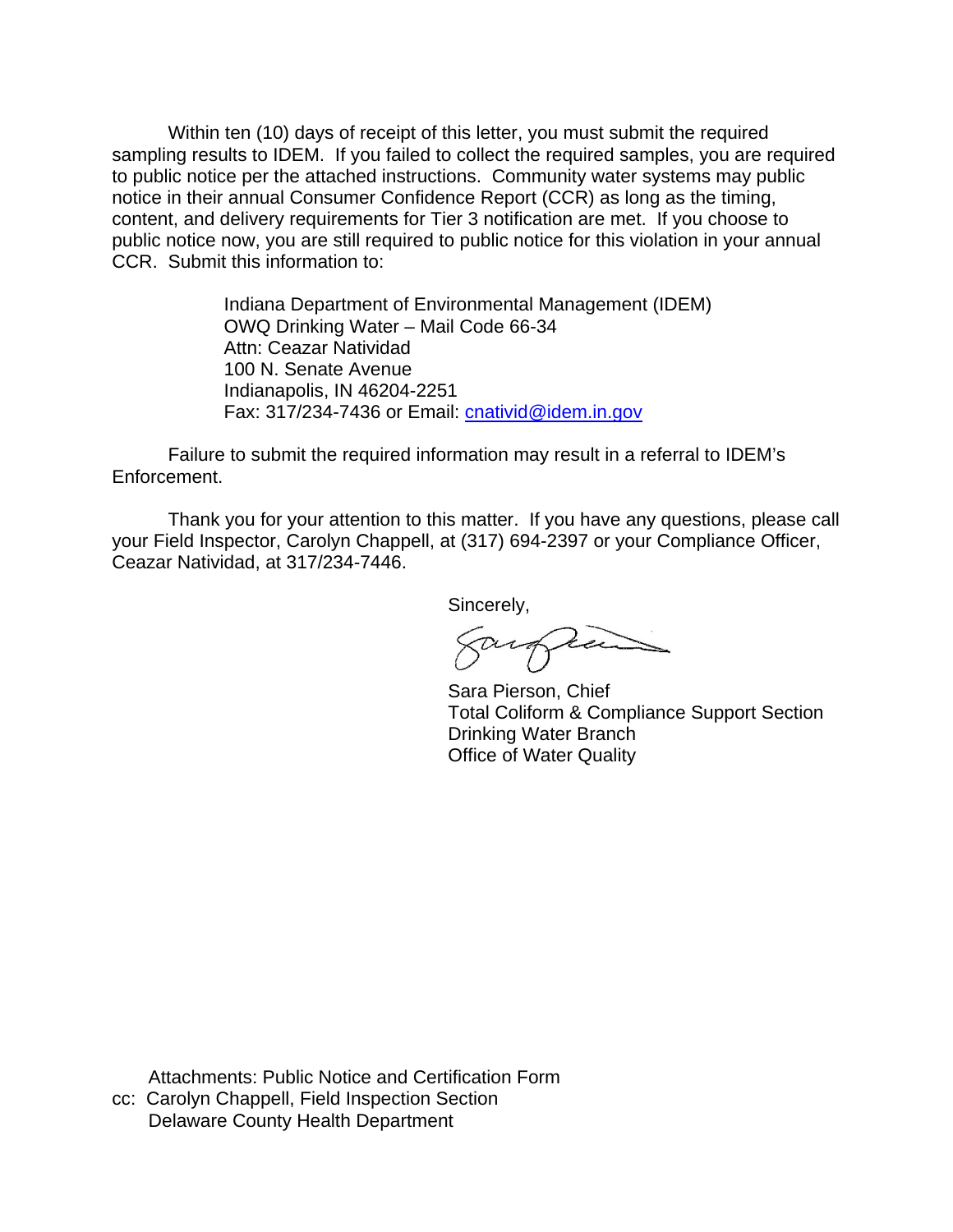# **IMPORTANT INFORMATION ABOUT YOUR DRINKING WATER REVISED TOTAL COLIFORM RULE Monitoring and Reporting Requirements Not Met for: Bell Aquaculture, Llc**

Our water system recently violated a drinking water standard. Although this is not an emergency, as our customers, you have a right to know what happened, what you should do, and what we are doing to correct this situation.

We are required to monitor your drinking water for specific contaminants on a regular basis. Results of regular monitoring are an indicator of whether or not our drinking water standards meet EPA's health standards. During August 2017 we **did not test** for **Total Coliform** and therefore cannot be sure of the quality of our drinking water at that time.

## **What should I do?**

There is nothing you need to do at this time.

## **What does this mean?**

This is not an immediate risk. If it had been, you would have been notified immediately.

**What Happened? What is being done?** *Explain below.* 

| We anticipate resolving the problem within                                                                                                                                                                                                                                                                                           |                      |  |  |  |  |  |
|--------------------------------------------------------------------------------------------------------------------------------------------------------------------------------------------------------------------------------------------------------------------------------------------------------------------------------------|----------------------|--|--|--|--|--|
|                                                                                                                                                                                                                                                                                                                                      | estimated time frame |  |  |  |  |  |
| For more information, please contact                                                                                                                                                                                                                                                                                                 | at                   |  |  |  |  |  |
|                                                                                                                                                                                                                                                                                                                                      | name of contact      |  |  |  |  |  |
| or                                                                                                                                                                                                                                                                                                                                   |                      |  |  |  |  |  |
| phone number                                                                                                                                                                                                                                                                                                                         | mailing address      |  |  |  |  |  |
| Please share this information with all the other people who drink this water, especially those who may not<br>have received this notice directly (for example, people in apartments, nursing homes, schools, and<br>businesses). You can do this by posting this notice in a public place or distributing copies by hand or<br>mail. |                      |  |  |  |  |  |
| This notice is being sent to you by Bell Aquaculture, LIc<br>system name                                                                                                                                                                                                                                                             |                      |  |  |  |  |  |
| Public Water Supply ID# 2180014<br>PWSID #                                                                                                                                                                                                                                                                                           |                      |  |  |  |  |  |
|                                                                                                                                                                                                                                                                                                                                      | Date Distributed     |  |  |  |  |  |